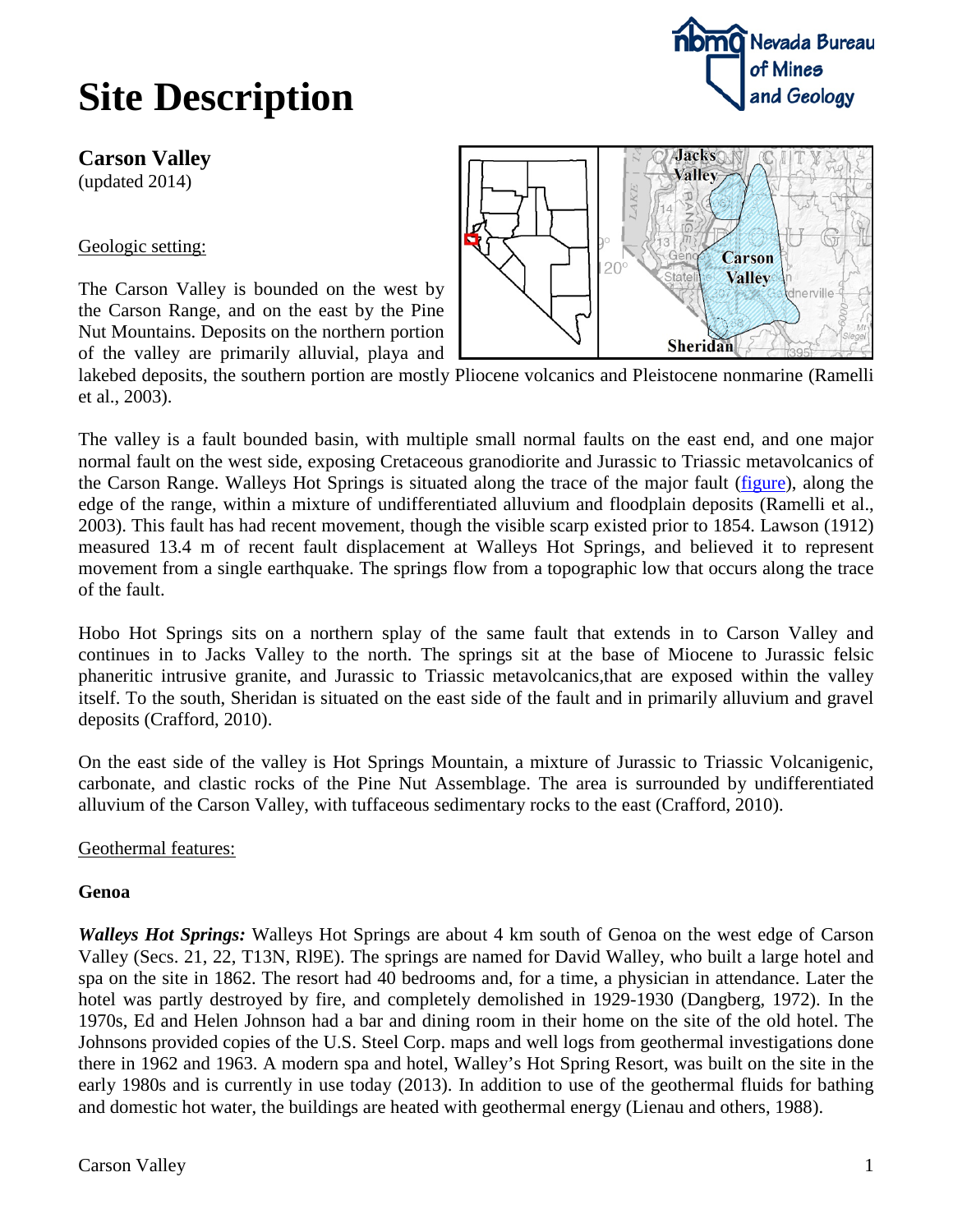

The hot springs themselves occur over an area of several acres, and range in temperature from 57.8 to 71.1°C (Waring, 1965). The flow of the springs of the area has been estimated at 2,727 L/min (Lamke and Moore, 1965); Reed and others (1983) reported a flow rate of 75 L/min, probably from only one spring. Mariner and others (1974) have estimated the reservoir temperature at 85°C from a Na-Ca-K geothermometer. Lyles (1985) estimated the reservoir temperature to be 90±20ºC.

In 1962 and 1963, Columbia Iron Mining Co., subsidiary of U.S. Steel Corp. explored the hot springs area for geothermal energy. They drilled 26 shallow holes to determine the area of maximum water temperature. These were 30-60 m deep, and encountered temperatures up to 82.8°C (see [figure\)](http://www.nbmg.unr.edu/Geothermal/figures/fig18.pdf). Two deeper wells were also drilled in the area [\(figure\)](http://www.nbmg.unr.edu/Geothermal/figures/fig19.pdf).

#### **Hot Springs Mountain**

*Saratoga Hot Spring*: A hot spring is present in the SW¼ SW¼ SE¼ Sec. 21, T14N, R20E near the west side of Hot Springs Mountain on the eastern margin of the Carson Valley (Glancy and Katzer, 1975). The reported temperature is 50-51°C (Lyles, 1985; Glancy and Katzer, 1975), with a flow rate of 1,330 L/min (Reed and others, 1983, p. 38). Mariner and others estimated a reservoir temperature of 31ºC using a silica geothermometer (Mariner 1983, p. 105), although more recent (fall 2013) samples indicate geothermometer temperatures at and only slightly above discharge temperatures. The spring is located along the trace of a north-striking fault having Quaternary displacement; it has reportedly been diverted about 30 m west of its original discharge point (Lyles, 1985).

*Hastie Well and others:* Hot water wells are reported from about 1 km south of the hot springs along the trend of the fault, and 38°C springs are reported in a marsh area about 1.5 km northwest of Saratoga Hot Springs in an area developed for the Incline Village Sewage Treatment Facility (NE¼ NE¼ Sec. 20, T14N, R20E; Lyles, 1985). The geothermal anomaly that extends south of the spring was confirmed by a 2-m temperature probe survey (Flynn and others, 1980). Trexler and others (1980) reported gravity and temperature gradient data for the area. Lobster aquaculture had been proposed for Saratoga Hot Springs, but no facilities were developed.

NBMG staff sampled two house wells SSE of Hot Springs Mountain. The first, a 15.0°C site, yielded similar geothermometry to a 27°C well located at 119.73851 W, 39.04935 N. Geothermometer values for both wells are low: the cold well has reservoir temperatures of 36.3°C (Na-K-Ca-Mg) and 46.7°C (chalcedony), and the warm well has temperatures of 35.3°C (Na-K-Ca-Mg) and 31.4°C (chalcedony) (Great Basin Groundwater Geochemical Database).

#### **Jacks Valley**

*Hobo Hot Springs:* Several hot springs in S<sup>1</sup>/<sub>2</sub> Sec. 23, T14N, R19E are found over a 0.65 km<sup>2</sup> area. These springs are named Hobo Hot Springs on the Genoa 7.5-minute Quadrangle, but the Reno 1:250,000 topographic map shows Hobo Hot Springs to be about 2.5 km to the northeast, at another group of warm (24-32ºC) springs located in NW¼ NW¼ Sec. 19, T14N, R20E (Center for Water Resources Research, 1973). The springs are located on several linked fault strands, created when the single range-front fault (Genoa Fault) splayed northward into several faults.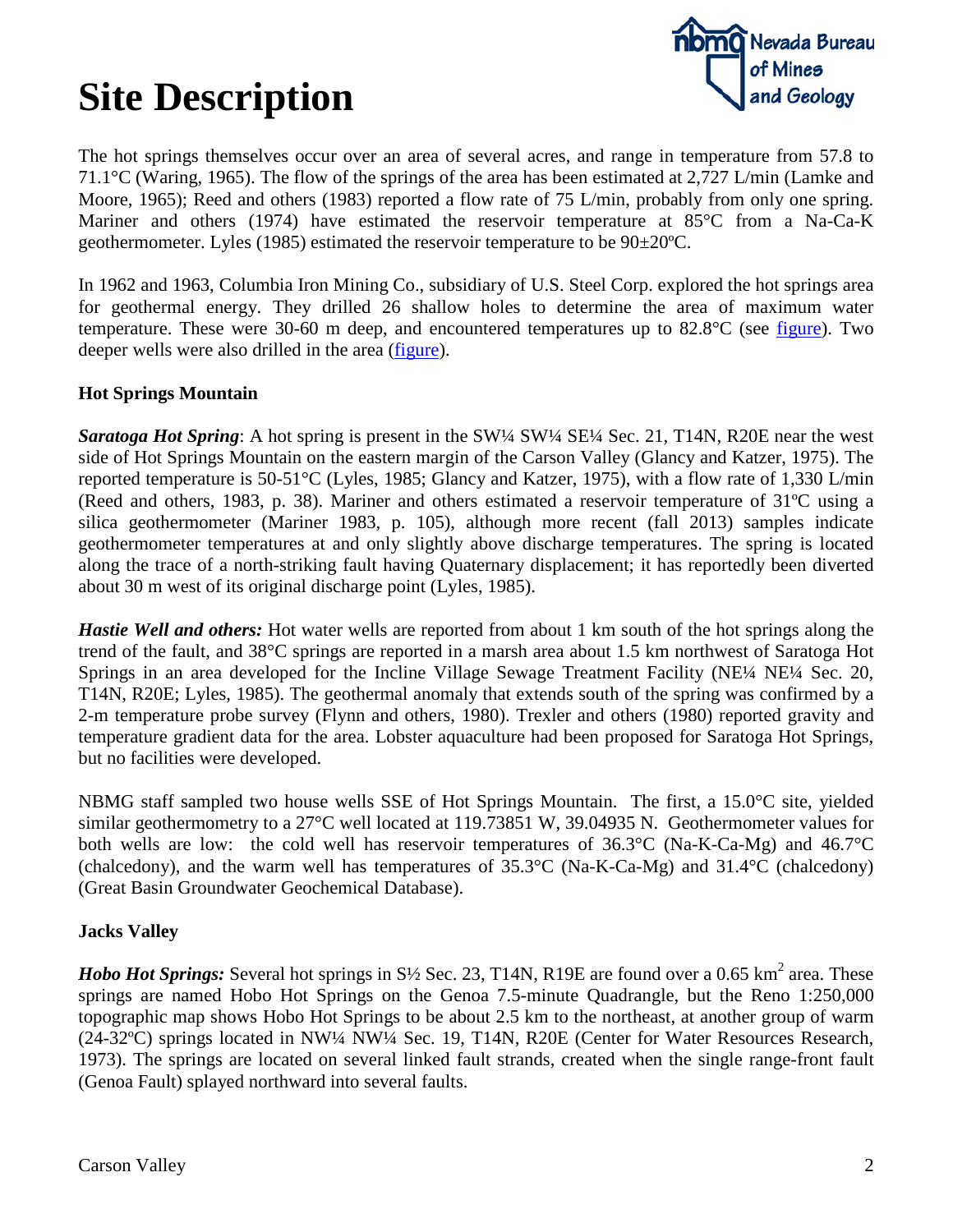

Both spring groups were sampled in May 2008 by NBMG staff. Sample results suggest a common reservoir between the two clusters. The respective geothermometry of two springs, a 28ºC spring in the eastern group and a 56ºC spring in the western, is 95.0ºC and 94.5ºC (Na-K-Ca-Mg), and 98.4ºC and 94.9ºC (quartz). The western spring, a 4m x 1m orifice, is located on a hillside where pond outflow travels into a marsh area. At 56ºC, the spring is the hottest measured. The eastern spring flows into a small 3 x 5m pond, where a pipe drains water further downslope into a larger pond. Travertine deposits have been reported ~5 km northwest of Hobo Hot Springs (in parts of Sec. 3, 4, 9 and 10, T14N, R19E), covering approximately 2  $km^2$  (Pease, 1980), although no travertine deposits could be located by field crews in these locations in the summer of 2013 (Great Basin Groundwater Geochemical Database).

Earlier work by Glancy and Katzer (1975) reported Hobo Hot Springs in SE¼ SE¼ Sec. 23, T14N, R19E; temperatures of 30 to 50°C have been recorded (Trexler and others, 1980). Mariner and others estimated the reservoir temperature to be 69ºC and 70ºC using silica and Na-K-Ca geothermometers, respectively (1983, p. 105). Tropical aquarium fish (Birk, 1987) and Malaysian prawns were raised in the spring waters in the 1980s, but the site has been inactive since then.

Additional work was conducted at the site in the summer and fall of 2013 by the Washoe Tribe who contracted Lumos Associates (Geothermal Development Associates and *ATLAS* Geosciences). Work conducted included additional water sampling, 2-m shallow temperature surveys and CO2 soil gas surveys and construction of a GIS of all historical and new data. At the time of this writing, these data were being held confidential.

#### **Sheridan**

*Benson Spring:* Benson Spring is a 10m x 10m seep covered with dense meter-high grasses. NBMG samplers measured the spring at 20°C in June 2008, when they visited the Jim Richardson property. The reservoir temperature was estimated at 67.2°C (Na-K-Ca-Mg) and 42.5°C (chalcedony). A 31°C well has been measured 100m north of Benson Spring, with a pH of 9.3 (see NWIS Well 105 N12 E19 26ACCB1 at [http://waterdata.usgs.gov\)](http://waterdata.usgs.gov/). Too few cations were measured to calculate charge balance or geothermometry for the well (Great Basin Groundwater Geochemical Database).

Leasing information:

N/A

### Bibliography:

[Birk, S., 1987, Preliminary Studies of Culture of Commercially Important Tropical Fishes Utilizing](http://pubs.geothermal-library.org/lib/grc/1001581.pdf)  [Nevada's Geothermal Aquifers to Simulate Tropical Conditions: Geothermal Resources Council](http://pubs.geothermal-library.org/lib/grc/1001581.pdf)  [Transactions, v. 11, October 1987, p. 3-5](http://pubs.geothermal-library.org/lib/grc/1001581.pdf)

[Crafford, A. E. J., 2010, Geologic Terrane Map of Nevada: Nevada Bureau of Mines and Geology Open](http://www.nbmg.unr.edu/dox/of104plate1.pdf)  [File Report 10-4, Plate 1, scale 1:500,000.](http://www.nbmg.unr.edu/dox/of104plate1.pdf)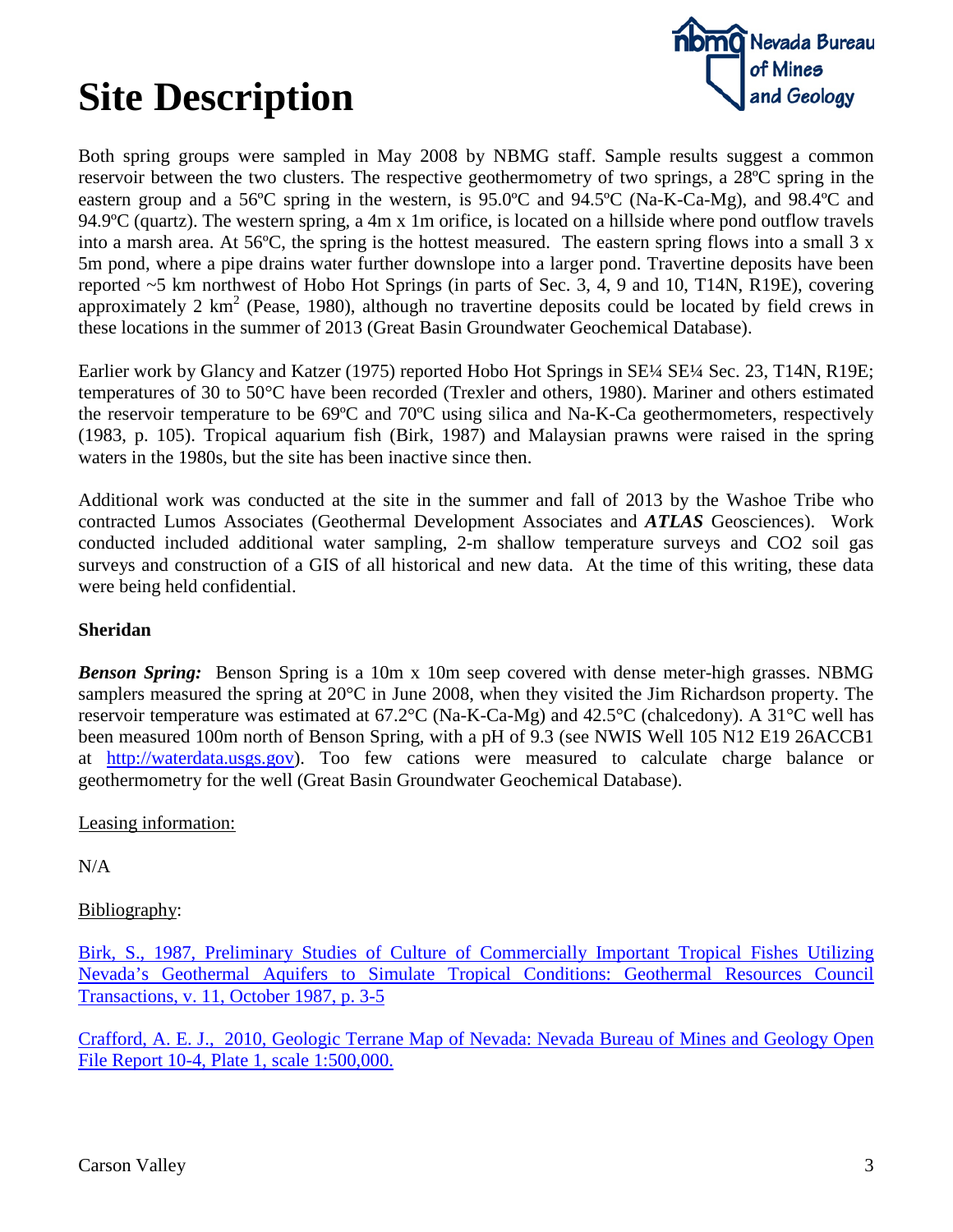

Dangberg, Grace, 1972, Historical Sketches of Nevada's First Settlement: Carson Valley Historical Society.

Flynn, T., Koenig, B.A., Trexler, D.T., and Bruce, J.L., 1980, Area Specific Investigations of Three Lowto-Moderate Temperature Geothermal Resource Areas in Nevada: Geothermal Resource Council, Transactions, v. 4, p. 41-44.

[Glancy, P.A., and Katzer, T.L., 1975, Water-Resources Appraisal of the Carson River Basin, Western](http://images.water.nv.gov/images/publications/recon%20reports/rpt59-carson_river_basin.pdf)  [Nevada: Nevada Department Conservation National Resources-Reconnaissance Series Report 59, 126 p.](http://images.water.nv.gov/images/publications/recon%20reports/rpt59-carson_river_basin.pdf)

Great Basin Groundwater Geochemical Database, Nevada Bureau of Mines and Geology: [<http://www.nbmg.unr.edu/Geothermal/GeochemDatabase.html>](http://www.nbmg.unr.edu/Geothermal/GeochemDatabase.html).

Lawson, A.C., 1912, The Recent Fault Scarps at Genoa, Nevada: Seismol. Society America Bulletin, v. 2, no. 3, p. 193-200.

[Lamke, R.D., and Moore, D.O., 1965, Interim Inventory of Surface-Water Resources of Nevada: Nevada](http://images.water.nv.gov/images/publications/water%20resources%20bulletins/Bulletin30.pdf)  [Department Conservation and National Resources, Water Resources Bulletin 30, 39 p.](http://images.water.nv.gov/images/publications/water%20resources%20bulletins/Bulletin30.pdf)

[Lienau, P.J., Culver, G., and Lund, J.W., 1988, Geothermal Direct Use Developments in the United](http://www.osti.gov/geothermal/servlets/purl/6874166-nxTQVg/6874166.pdf)  [States, Report Prepared for the U.S. Department of Energy Under Contract no. DE-FG07-87ID 12693:](http://www.osti.gov/geothermal/servlets/purl/6874166-nxTQVg/6874166.pdf)  [Geo-Heat Center, Oregon Institute of Technology, Klamath Falls, OR, 104 p.](http://www.osti.gov/geothermal/servlets/purl/6874166-nxTQVg/6874166.pdf)

[Lyles, B.F., 1985, Time-Variant Hydrogeologic and Geochemical Study of Selected Thermal Springs in](ftp://ftp.nbmg.unr.edu/pub/geothermal/11_Documents/Lyles_Time-Variant_1985.pdf)  [Western Nevada \[M.S. Thesis\]: University of Nevada, Reno, 203 p.](ftp://ftp.nbmg.unr.edu/pub/geothermal/11_Documents/Lyles_Time-Variant_1985.pdf)

Mariner, R.H., Rapp, J.B., Willey, L.M., and Presser, T.S., 1974, Chemical Composition and Estimated Minimum Thermal Reservoir Temperatures of the Principal Hot Springs of Northern and Central Nevada: U.S. Geological Survey Open-File Report 74-1066, 32 p.

[Mariner, R.H., Presser, T.S., and Evans, W.C., 1983, Geochemistry of Active Geothermal Systems in the](http://pubs.geothermal-library.org/lib/grc/1005450.pdf)  [Northern Basin and Range Province: Geothermal Resources Council Special Report 13,](http://pubs.geothermal-library.org/lib/grc/1005450.pdf) p. 95-119.

[Pease, R.C., 1980, Geologic Map, Genoa quadrangle \[Nevada\]: Nevada Bureau of Mines and Geology](http://www.nbmg.unr.edu/dox/1Cg.pdf)  [Urban Map Series, Genoa folio, Map 1Cg.](http://www.nbmg.unr.edu/dox/1Cg.pdf)

[Ramelli, A.R, Yount, J., John, D.A., and Garside, L.J., 2003, Geologic Map of the Minden Quadrangle,](http://www.nbmg.unr.edu/dox/OF0313.pdf)  [Nevada: Nevada Bureau of Mines and Geology Open-File Report 03-13.](http://www.nbmg.unr.edu/dox/OF0313.pdf)

[Reed, M.J., Mariner, R.H., Brook, C.A., and Sorey, M.L., 1983, Selected Data for Low-Temperature](http://pubs.usgs.gov/of/1983/0250/report.pdf)  [\(Less Than 90 Degrees C\) Geothermal Systems in the United States; \(Reference Data for USGS Circular](http://pubs.usgs.gov/of/1983/0250/report.pdf)  [892\): U.S. Geological Survey Open-File Report 83-250, 129 p.](http://pubs.usgs.gov/of/1983/0250/report.pdf)